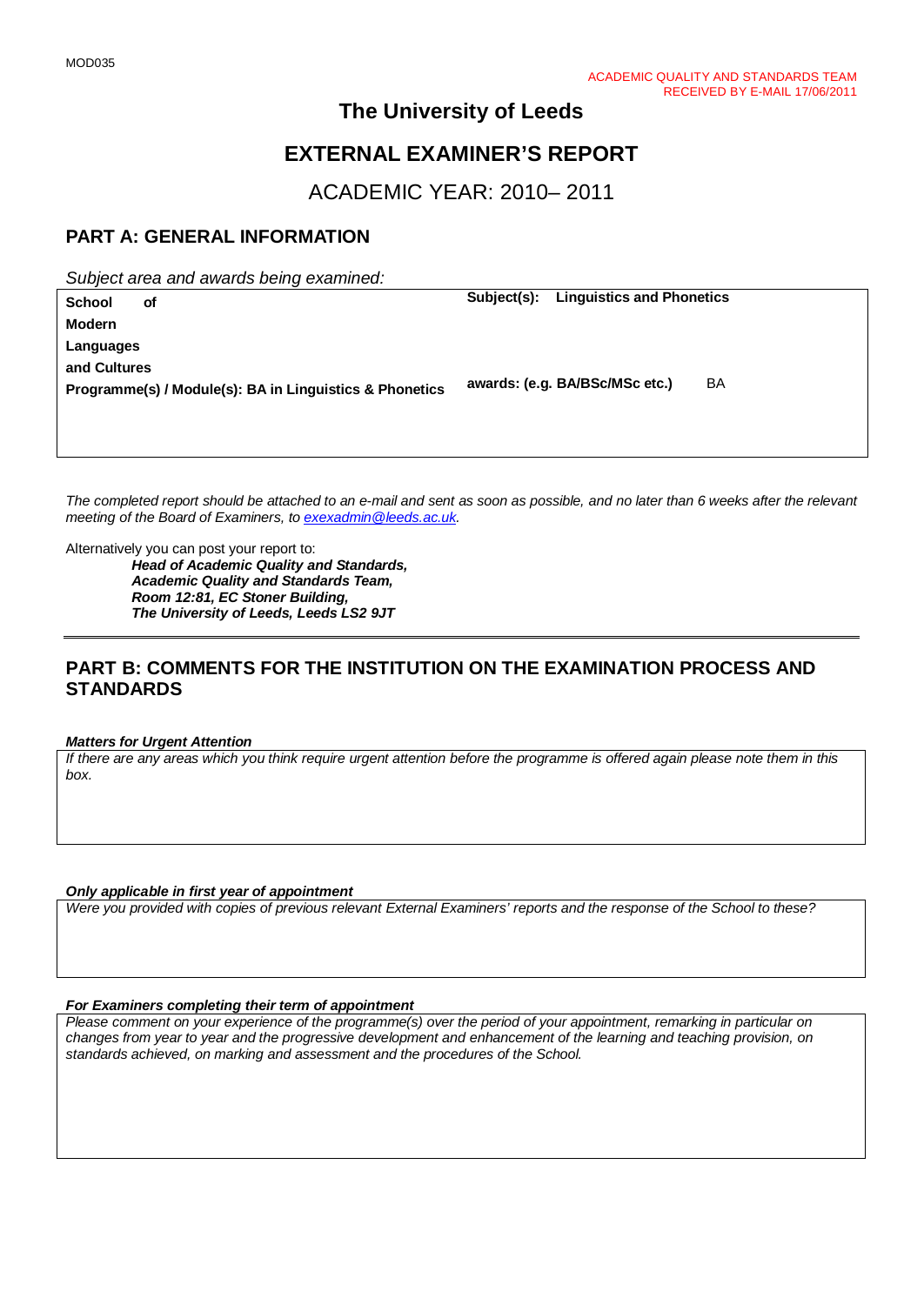## **Standards**

- 1. **Please indicate the extent to which the programme aims and intended learning outcomes (ILOs) were commensurate with the level of the award?**
	- *The appropriateness of the intended learning outcomes for the programme(s)/modules and of the structure and content of the programme(s);*
	- *The extent to which standards are appropriate for the award or award element under consideration.*

Throughout the degree programme the intended learning outcomes are entirely appropriate for single and joint honours degrees in Linguistics and Phonetics.

The standards set for students' work are appropriate for an undergraduate degree. The marking guidelines and the marks awarded clearly discriminate between different classification zones.

- 2. **Did the aims and ILOs meet the expectations of the national subject benchmark (where relevant)?**
	- *The comparability of the programme(s) with similar programme(s) at other institutions and against national benchmarks and the Framework for Higher Education Qualifications.*

The degree programme fully complies with national benchmarks. The ILOs are entirely compatible with those of similar degree programmes at other UK HEIs.

#### 3. **Please comment on the assessment methods and the appropriateness of these to the ILOs?**

- *The design and structure of the assessment methods, and the arrangements for the marking of modules and the classification of awards;*
- *The quality of teaching, learning and assessment methods that may be indicated by student performance.*

Every module has composite assessment, typically one exam and one assignment. Some of the phonetics and phonology modules also have oral and aural assessed components. The range of tasks in the assignments (e.g. data analysis, traditional essay style work, literature reviews, dictionary creation) and the different exam formats (e.g. MCQs, short questions, longer overview questions) allow students to show the depth and breadth of their learning tapping into different but complementary sets of skills and areas of knowledge. In some modules students are also required to keep logs and workbooks to show evidence of independent learning over the course of the module.

The system in place for awarding marks to individual pieces of work and for final degree classifications is very transparent and robust.

The overall high standard of students' work over the three years with peaks of excellence, especially evident in some final year dissertations, is testament to the excellent quality of the teaching and to the competence dedication of the staff on the BA in Linguistics and Phonetics.

#### 4. **Were students given adequate opportunity to demonstrate their achievement of the aims and ILOs?**

- *The academic standards demonstrated by the students and, where possible, their performance in relation to students on comparable courses;*
- *The strengths and weaknesses of the students as a cohort.*

The range of assessment formats allows ample opportunities for students to demonstrate their learning in relation to the degree programme's ILOs.

The marks are typically normally distributed showing a good range of top marks in the high 70s and a minority of fails.

#### 5**. For Examiners responsible for programmes that include clinical practice components, please comment on the learning and assessment of practice components of the curriculum**

Not applicable.

6*.* **The nature and effectiveness of enhancements to the programme(s) and modules since the previous year**

 *It would be particularly helpful if you could also identify areas of good practice which are worthy of wider dissemination.* 

In addition to being impressed once again by the varied nature of the assessments I have to commend the very high level of extremely detailed feedback that students receive for every piece of work submitted. The staff criticism is always extremely focused, informed and full of practical ways in which students can improve their work.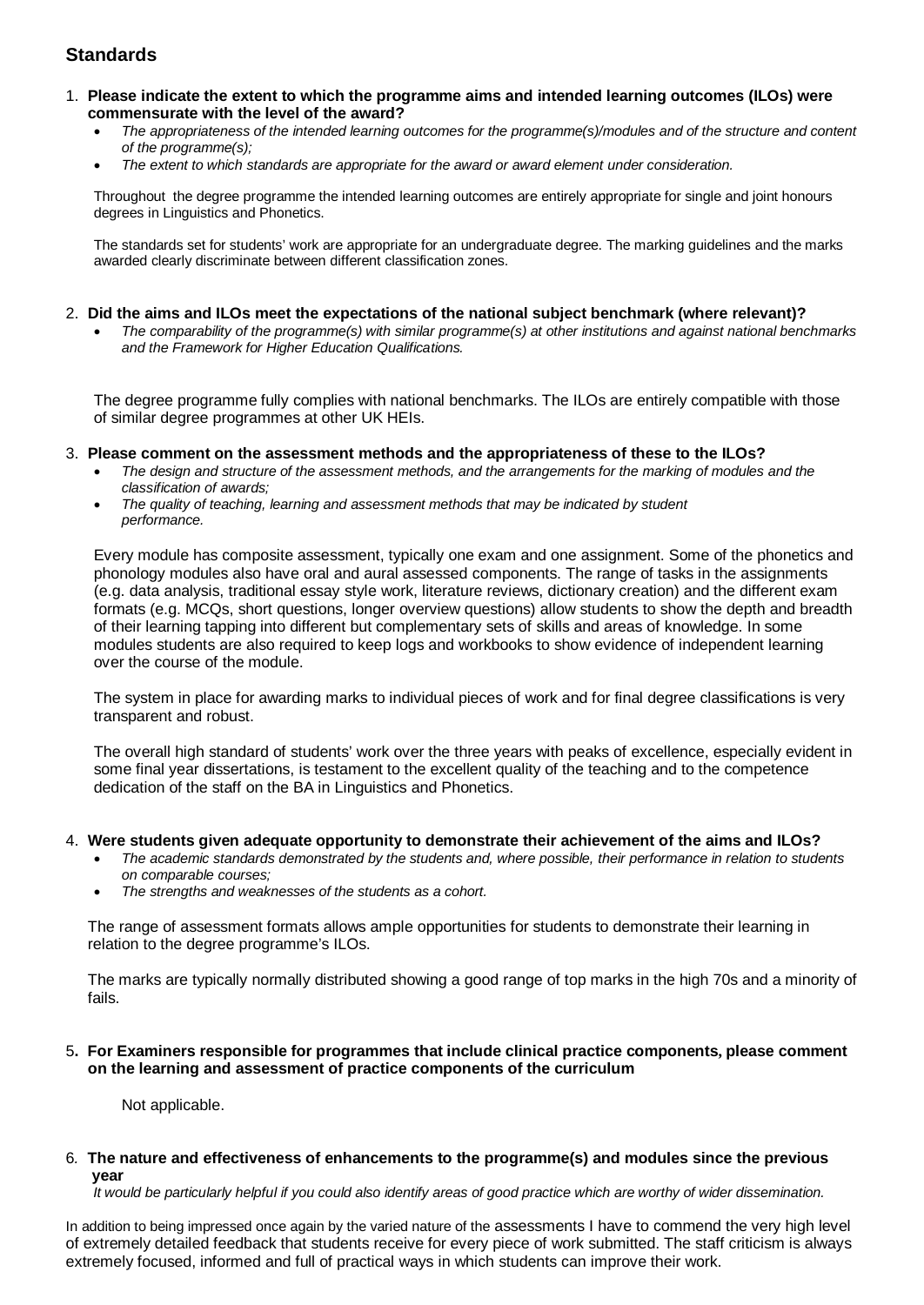The level of feedback from students was also extremely impressive; their comments show that they clearly appreciate the competence and dedication of their teachers.

#### 7.**The influence of research on the curriculum and learning and teaching**

 *This may include examples of curriculum design informed by current research in the subject; practice informed by research; students undertaking research.* 

The excellent research expertise of all members of the teaching staff is evident in the content of the modules, in the good range of different assessment used and in their enthusiasm for their subject which clearly inspires the students, as shown by the very positive feedback received for all the modules I have seen.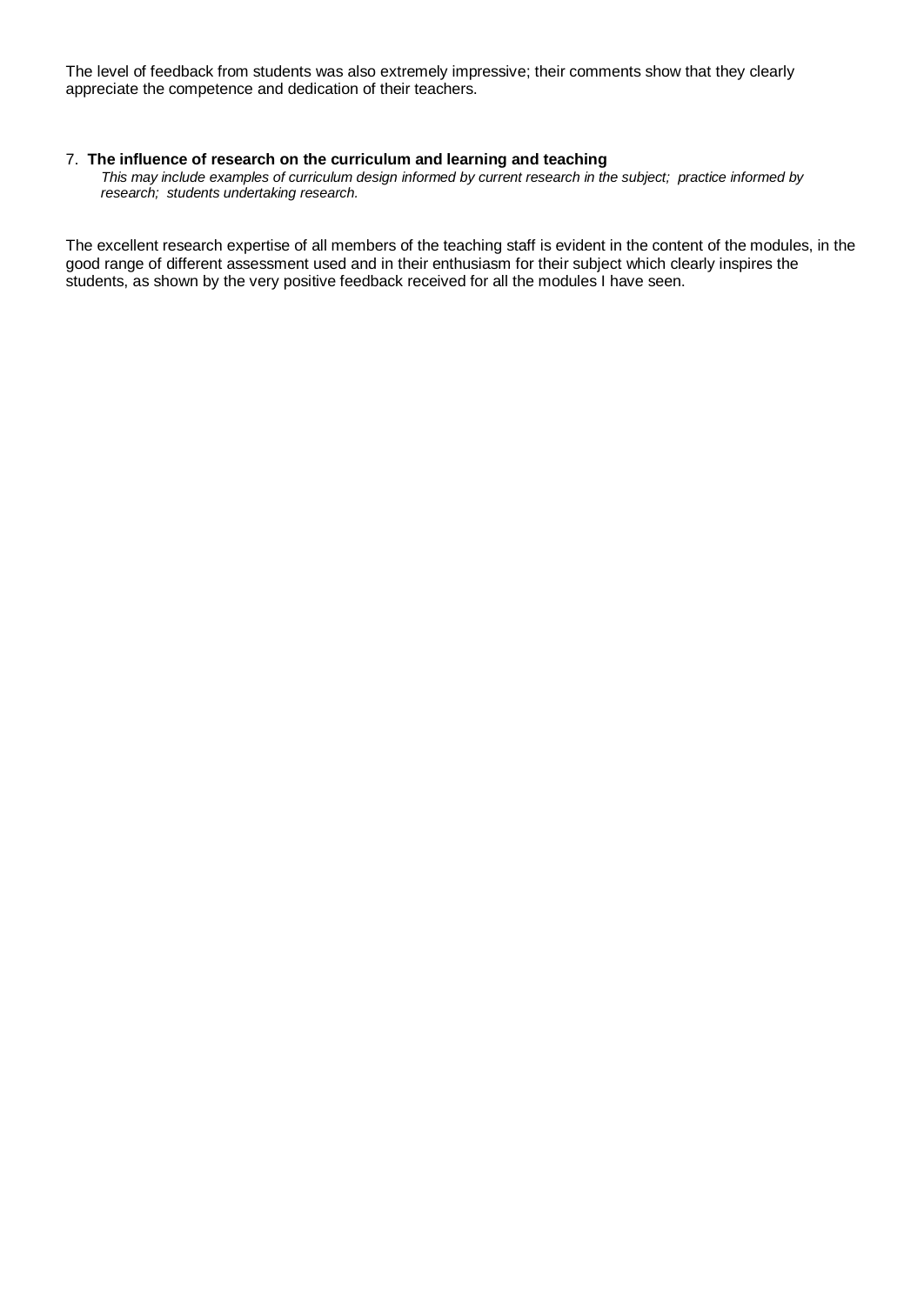### *The Examination Process*

- 8. **The University and its Schools provide guidance for External Examiners as to their roles, powers and responsibilities. Please indicate whether this material was sufficient for you to act effectively as an External Examiner**?
	- *Whether external examiners have sufficient access to the material needed to make the required judgements and whether they are encouraged to request additional information.*

Yes, the guidance provided in advance was clear and appropriate.

- 9. **Did you receive appropriate documentation relating to the programmes and/or parts of programmes for which you have responsibility, e.g. programme specifications or module handbooks?**
	- *The coherence of the policies and procedures relating to external examiners and whether they match the explicit roles they are asked to perform.*

Yes, the documentation was clear and helpful.

10. **Was sufficient assessed/examination work made available to enable you to have confidence in your evaluation of the standard of student work?**

Yes, a good range of exam papers and assignments (including feedback forms) were made available to me to gauge the spread of marks.

11. **Were the administrative arrangements satisfactory for the whole process, including the operation of the Board of Examiners?**

Yes, the administrative support was timely and very efficient.

12. **Were appropriate procedures in place to give due consideration to mitigating circumstances and medical evidence?**

Yes, due consideration was given where necessary.

### *For Examiners involved in Mentoring Arrangements*

*If you have acted as a mentor to a new external examiner or have received mentor support please comment here on the arrangements.*

### *Other Comments*

*Please use this box if you wish to make any further comments not covered elsewhere on the form.*

A note was made by the exams officer on behalf of the teaching team to be more explicit about the appropriateness of topics for final year dissertations.

Although the written guidelines are already clear it was felt that students should be reminded that their choice of topic and the content of their work must reflect the fact that they are studying for a degree in Linguistics and Phonetics. On one occasion this year it transpired that one student had been carried away by a sudden enthusiasm for archaeology and failed to focus on the more linguistic nature of the topic that he was trying to develop.